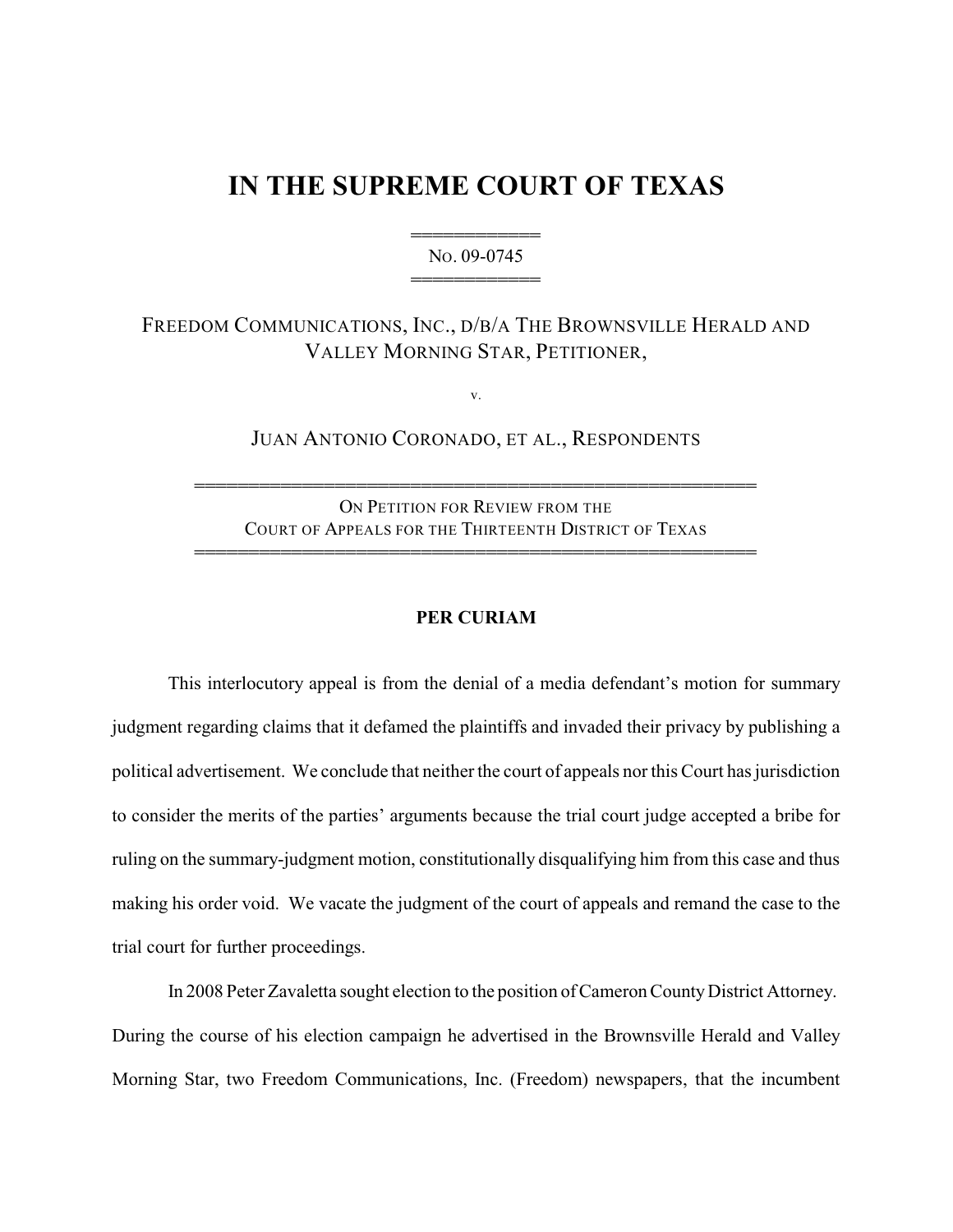District Attorney failed to prosecute child abuse cases. The advertisement included the names of individuals who were arrested, but not prosecuted, for alleged child abuse. Juan Antonio Coronado, Francisco Solis Ramirez, Roberto Rivera III, and Ruben Contreras (collectively, Coronado) were among the persons identified in the advertisement. They sued Zavaletta, Freedom, and former District Attorney Yolanda DeLeon, contending that the advertisement defamed them and invaded their privacy. Freedom moved for summary judgment on the grounds that the advertisement was accurate, true, and non-actionable under the United States and Texas Constitutions and Texas statutory and common law. The trial court judge, Abel Limas, denied the motion and Freedom filed an interlocutory appeal. *See* TEX. CIV. PRAC. & REM. CODE § 51.014(a)(6) (allowing for an appeal from an interlocutory order that denies a motion for summary judgment based upon a claim against a member of the electronic or print media arising under the free speech clause of the First Amendment to the United States Constitution or Article I, Section 8, of the Texas Constitution). The court of appeals affirmed, with one justice dissenting. 296 S.W.3d 790.

Freedom filed a petition for review in this Court and as part of its briefing provided a copy of a plea agreement filed in the United States District Court for the Southern District of Texas. The agreement shows that after the court of appeals issued its decision, Limas pleaded guilty to federal racketeering charges. He admitted in the plea that on May 8, 2008, he accepted \$8,000 in cash for, in part, making rulings favorable to the plaintiffs in this case, including "denying [Freedom's] Summary Judgment [motion] on November 26th." The plea agreement is not in the appellate record and Coronado urges us not to consider it, arguing that Freedom's reference to the plea amounts to an impermissible attempt to obtain sanctions against them in this Court. Freedom maintains that the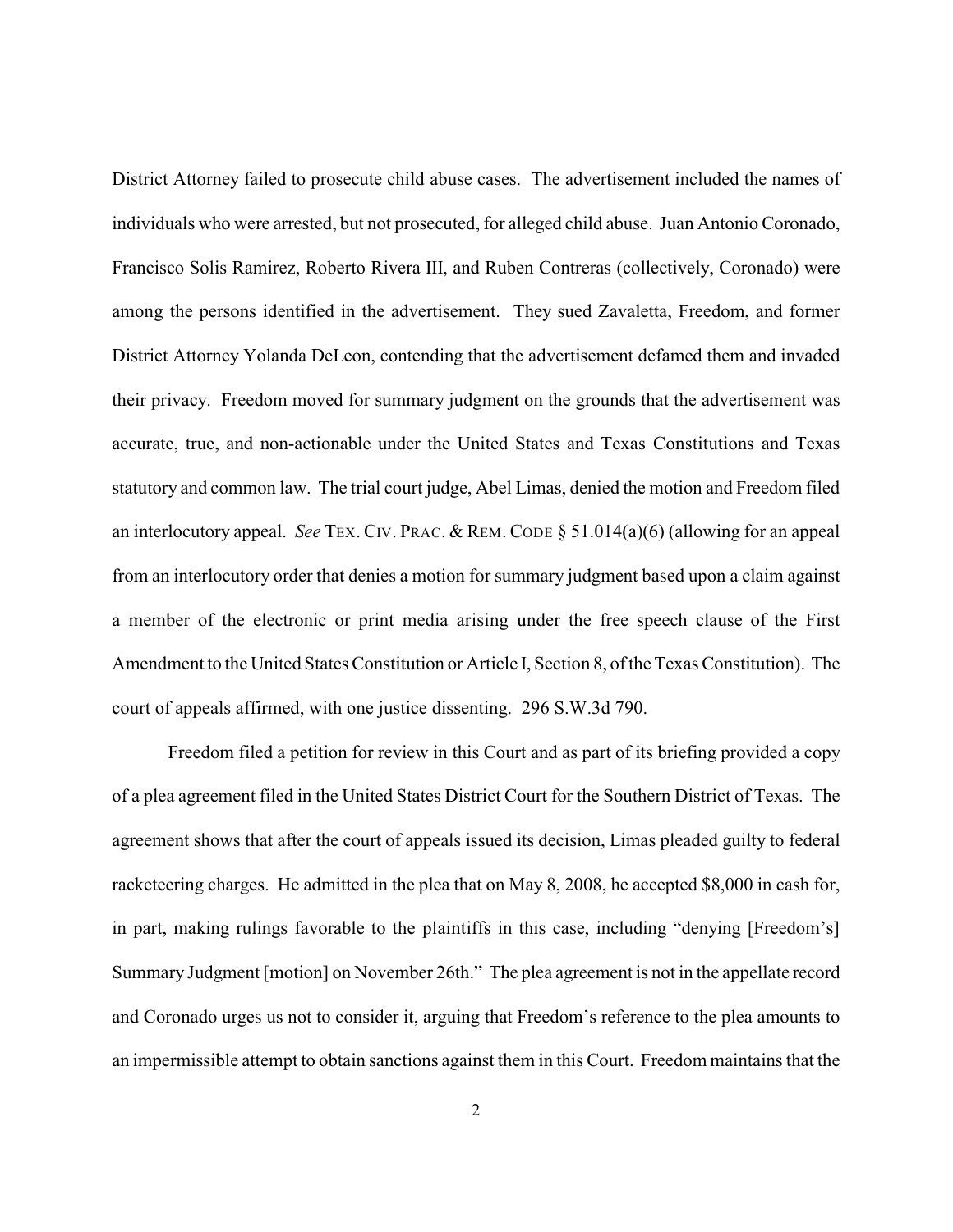facts contained in the plea agreement are appropriate for judicial notice and it is not seeking sanctions or any other relief based on Limas's motives in ruling on the summary-judgment motion. Instead, Freedom argues that we should decide the merits of this appeal, but do so using "close appellate scrutiny" because Limas's guilty plea suggests hisruling on the summary-judgment motion was not the product of good faith.

An appellate court may take judicial notice of a relevant fact that is "either (1) generally known within the territorial jurisdiction of the trial court or (2) capable of accurate and ready determination by resort to sources whose accuracy cannot reasonably be questioned." TEX. R. EVID. 201(b); *see Office of Pub. Util. Counsel v. Pub. Util. Comm'n of Tex.*, 878 S.W.2d 598, 600 (Tex. 1994) (per curiam). Judicial notice of such a fact is mandatory if a party requests it and supplies "the necessary information." TEX.R.EVID. 201(d). Under this standard, a court will take judicial notice of another court's records if a party provides proof of the records. *See, e.g.*, *MCI Sales & Serv., Inc. v. Hinton*, 329 S.W.3d 475, 497 n.21 (Tex. 2010); *WorldPeace v. Comm'n for Lawyer Discipline*, 183 S.W.3d 451, 459 (Tex. App.—Houston [14th Dist.] 2005, pet. denied). Here, Freedom has provided a copy of Limas's plea agreement in federal district court and urges us to take judicial notice of the facts in the agreement.

Freedom's request leads us to question whether we have jurisdiction to decide this appeal. That is because appellate courts do not have jurisdiction to address the merits of appeals from void orders or judgments; rather, they have jurisdiction only to determine that the order or judgment underlying the appeal is void and make appropriate orders based on that determination. *See State ex. rel. Latty v. Owens*, 907 S.W.2d 484, 486 (Tex. 1995); *see also Univ. of Tex. Sw. Med. Ctr. of*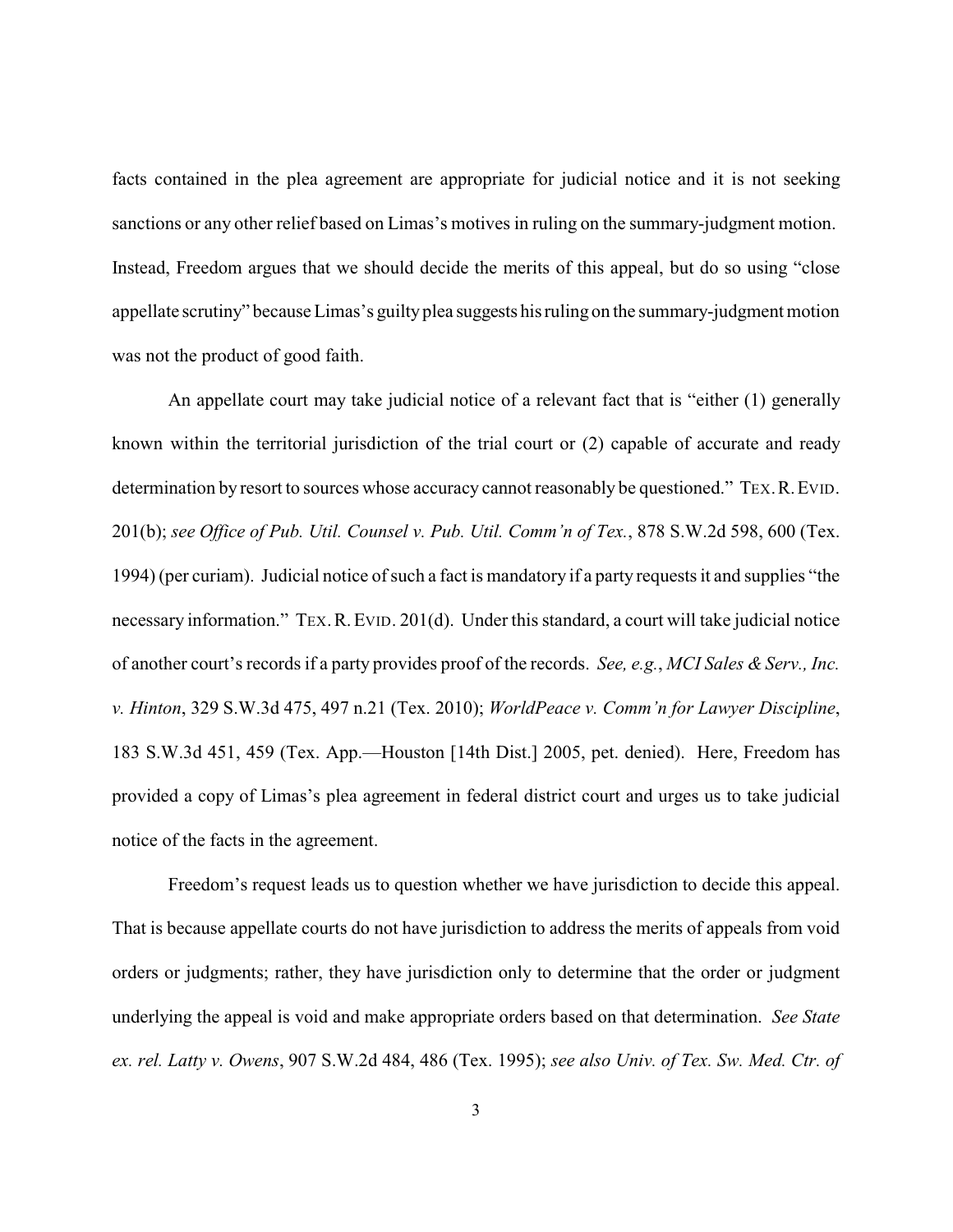*Dallas v. Margulis*, 11 S.W.3d 186, 187 (Tex. 2000) (per curiam) ("[E]ven when an appeal is interlocutory, we have jurisdiction to determine whether the court of appeals [had] jurisdiction of the appeal."). And we must consider our jurisdiction, even if that consideration is sua sponte. *See Tex. Workers' Comp. Comm'n v. Garcia*, 893 S.W.2d 504, 517 n.15 (Tex. 1995).

The Texas Constitution provides that "[n]o judge shall sit in any case wherein the judge may be interested." TEX. CONST. art. V, § 11. A judge is "interested" in a case—and thus disqualified under Article V, Section 11—if an order or judgment in the case will directly "affect him to his personal or pecuniary loss or gain." *Elliot v. Scott*, 25 S.W.2d 150, 152 (Tex. 1930) (quoting *City of Oak Cliff v. State*, 79 S.W. 1068, 1069 (Tex. 1904)). A disqualified judge has no power to act in the case. *Postal Mut. Indem. Co. v. Ellis*, 169 S.W.2d 482, 484 (Tex. 1943). Discretionary judicial acts by a disqualified judge are void. *Tesco Am., Inc. v. Strong Indus., Inc.*, 221 S.W.3d 550, 555 (Tex. 2006); *Buckholts Indep. Sch. Dist. v. Glaser*, 632 S.W.2d 146, 148 (Tex. 1982). Thus, the disqualification of a judge is a jurisdictional issue that cannot be waived. *Postal Mut. Indem. Co.*, 169 S.W.2d at 484; *see Tex. Ass'n of Bus. v. Tex. Air Control Bd.*, 852 S.W.2d 440, 445 (Tex. 1993).

Limas's order denying Freedom's summary-judgment motion is the sole basis for appellate jurisdiction over this interlocutory appeal. *See* TEX. CIV. PRAC. & REM. CODE § 51.014(a)(6); TEX. GOV'T CODE  $\S$  22.225(c), (d). If Limas's order is void, then the court of appeals did not have authority to consider the merits of Freedom's appeal from the order denying summary judgment, and neither do we. In these circumstances the facts in Limas's plea agreement are relevant, it is appropriate for us to take judicial notice of them, and we do so. *See* TEX. R. EVID. 201(b), (d), (f); TEX. CIV. PRAC. & REM. CODE § 51.014(a)(6); TEX. GOV'T CODE 22.225(c), (d); *see also SEI Bus.*